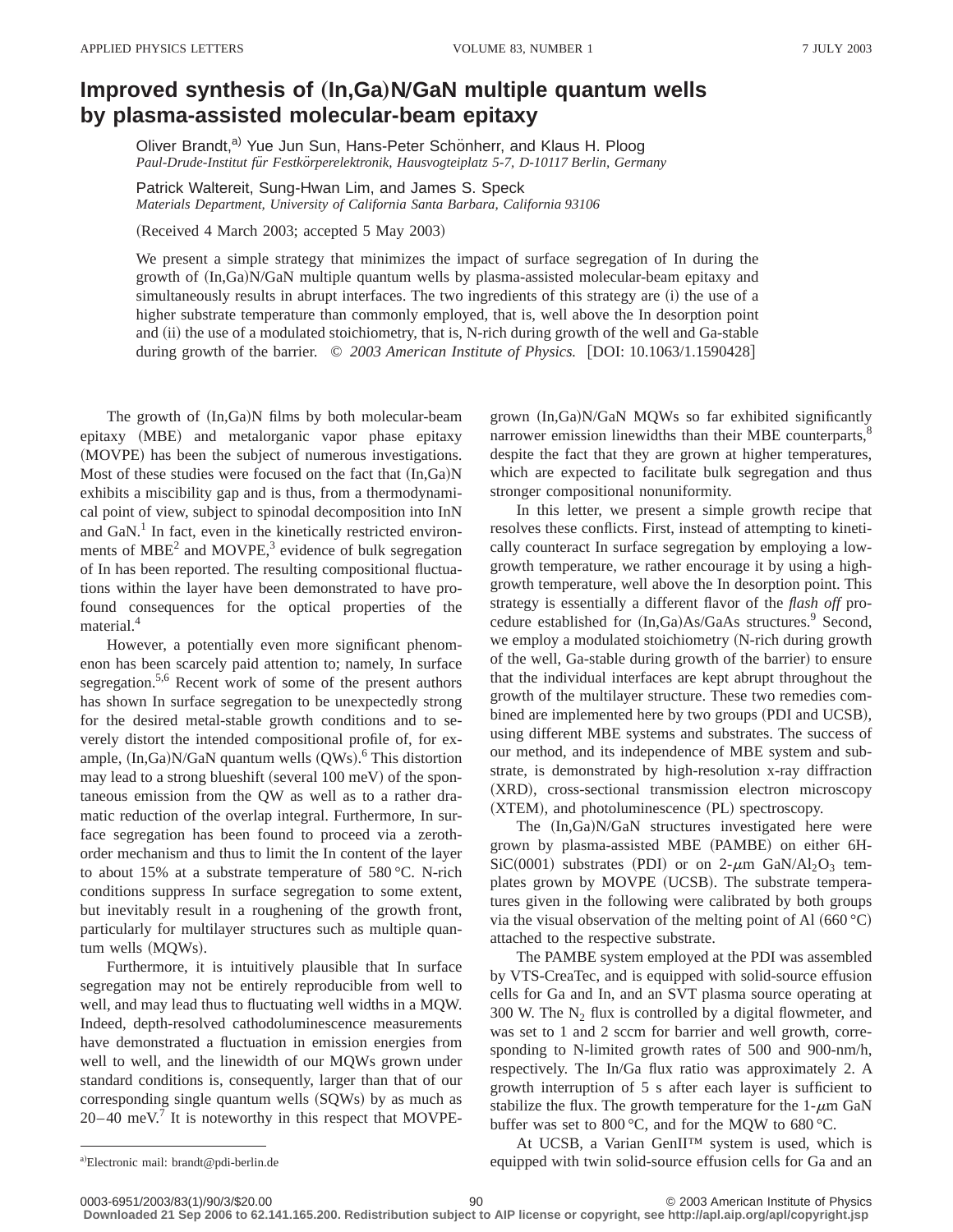

FIG. 1. Experimental  $($   $\blacksquare$  $)$  and simulated  $($   $\lightharpoonup$  triple-crystal XRD profiles across the symmetric  $(00.4)$  reflection for a 20-period  $(In,Ga)N/GaN$  MQW on  $6H-SiC(0001)$ . The simulation utilizes the kinematically obtained parameters. The inset shows the interference fringes around the zeroth-order satellite for the  $(00.2)$  reflection. The thin and thick solid lines represent the experimental and simulated profile, respectively.

EPI Unibulb™ plasma source operating at 150 W and a constant  $N_2$  flux of 0.4 sccm. The In/Ga flux ratio was approximately 1. The Ga flux was switched for barrier and well growth by utilizing the twin Ga cell, yielding growth rates of 140 and 80-nm/h, respectively. The growth temperature for the 50-nm GaN buffer was set to 750 °C, and for the MQW to 620 °C.

Symmetric XRD  $\omega$ -2 $\theta$  scans were taken with a Philips X'Pert PRO™ triple-axis diffractometer equipped with a Cu K<sub> $\alpha$ 1</sub> source in the focus of a multilayer x-ray mirror, a four-bounce  $Ge(022)$  monochromator in dispersive configuration, and a two-bounce  $Ge(022)$  analyzer. The x-ray profiles were analyzed by a modified dynamical diffraction model valid for arbitrary strain. XTEM was carried out in a JEOL2010 microscope operating at 200 kV. PL was excited with the 325-nm line of a He-Cd laser with an excitation density of 1  $W/cm<sup>2</sup>$ .

The benefit of a modulated stoichiometry even at comparatively low temperature  $(580 °C)$  can be most clearly seen in Ref. 10. The atomic force micrograph of an  $(In,Ga)N/GaN$ MQW shown there exhibits clearly resolved atomic steps and a peak-to-valley roughness of 7-nm, similar to state-of-theart GaN layers grown by PAMBE. The modulated stoichiometry is thus quite effective in maintaining a smooth growth front, resulting in structurally abrupt interfaces. The higher temperature used in the present work furthermore minimizes the impact of In surface segregation, as will be shown subsequently.

Figure 1 displays the experimental and simulated $11$ triple-crystal XRD profiles for a 20-period  $(In,Ga)N/GaN$ MQW grown on  $6H-SiC(0001)$  under the conditions specified in the experimental section. The  $(0004)$  reflection is more sensitive to deviations from the intended compositional profile,<sup>12</sup> whereas the  $(0002)$  reflection, shown in the inset, can be measured with the highest angular resolution by our setup. Evidently, the interface quality of this MQW is high: $^{13}$ superlattice satellites up to the fifth order as well as pronounced interference fringes (cf. inset) are observed. Moreover, the kinematically obtained parameters<sup>11</sup>  $(1.86 \text{-} \text{nm})$  $In<sub>0.211</sub>Ga<sub>0.789</sub>N$  wells separated by 7.31-nm GaN barriers) yield an excellent fit of the experimental data, as shown in Fig. 1 for both the  $(0002)$  and  $(0004)$  reflections. Any deviation from these values degrades the fit. In particular, a simu-



FIG. 2. Bright-field XTEM micrograph of a 20-period (In,Ga)N/GaN MQW on  $GaN/Al_2O_3$ . The scale is indicated. The inset shows a Fourier-filtered high-resolution micrograph of one of the wells. The (0001) lattice planes belonging to the well are highlighted.

lation with our previous maximum value $<sup>6</sup>$  for the In content</sup> of 15% and a resulting well width of 2.61-nm results in higher-order satellites that are systematically *lower* in reflectivity than the experimental ones, which is physically impossible. This finding shows that the synthesis of  $(In,Ga)N/GaN$ wells without having to pay attention to In surface segregation is indeed feasible.

For structures with a shorter period, XRD is not sufficiently sensitive to detect deviations from the intended compositional profile.12 In this case, XTEM is the only technique that will help in deciding if In surface segregation occurred, and distorted the nominal compositional profile. Figure 2 shows a micrograph of a 20-period  $(In,Ga)N/GaN$  MQW grown on  $GaN/Al_2O_3(0001)$ . Although the image suffers from preparation-induced inhomogeneities, it is clear that the  $(In,Ga)$ N wells are well defined and straight, even over a rather large area. Most important, however, is the highresolution micrograph shown in the inset of Fig. 2, which demonstrates that the well thickness indeed corresponds to that obtained by a kinematical analysis of XRD profiles from this sample, namely, 1.85-nm  $In_{0.175}Ga_{0.825}N$  wells separated by 4.6-nm GaN barriers [seven monolayer (ML), as counted for the well, correspond to  $1.82$ -nm.

The consequences of our altered growth procedure also manifest themselves in the optical properties of the structures. Figure 3 shows the PL spectra of both the PDI and UCSB samples at 5 K. Both structures emit in the blue wavelength range, and the spectral width of this emission compares favorably to the best values reported in the literature for the same emission energy, regardless of the growth technique. $8,14$  The emission from both structures is, in fact, narrower than that from our SWQs grown at lower temperature.7 In this context, it is interesting to compare both the measured emission energies and the widths to those of theoretical predictions.



FIG. 3. PL spectra of the two 20-period (In,Ga)N/GaN MQWs on 6H- $SiC(0001)$  and on  $GaN/Al_2O_3(0001)$ .

**Downloaded 21 Sep 2006 to 62.141.165.200. Redistribution subject to AIP license or copyright, see http://apl.aip.org/apl/copyright.jsp**